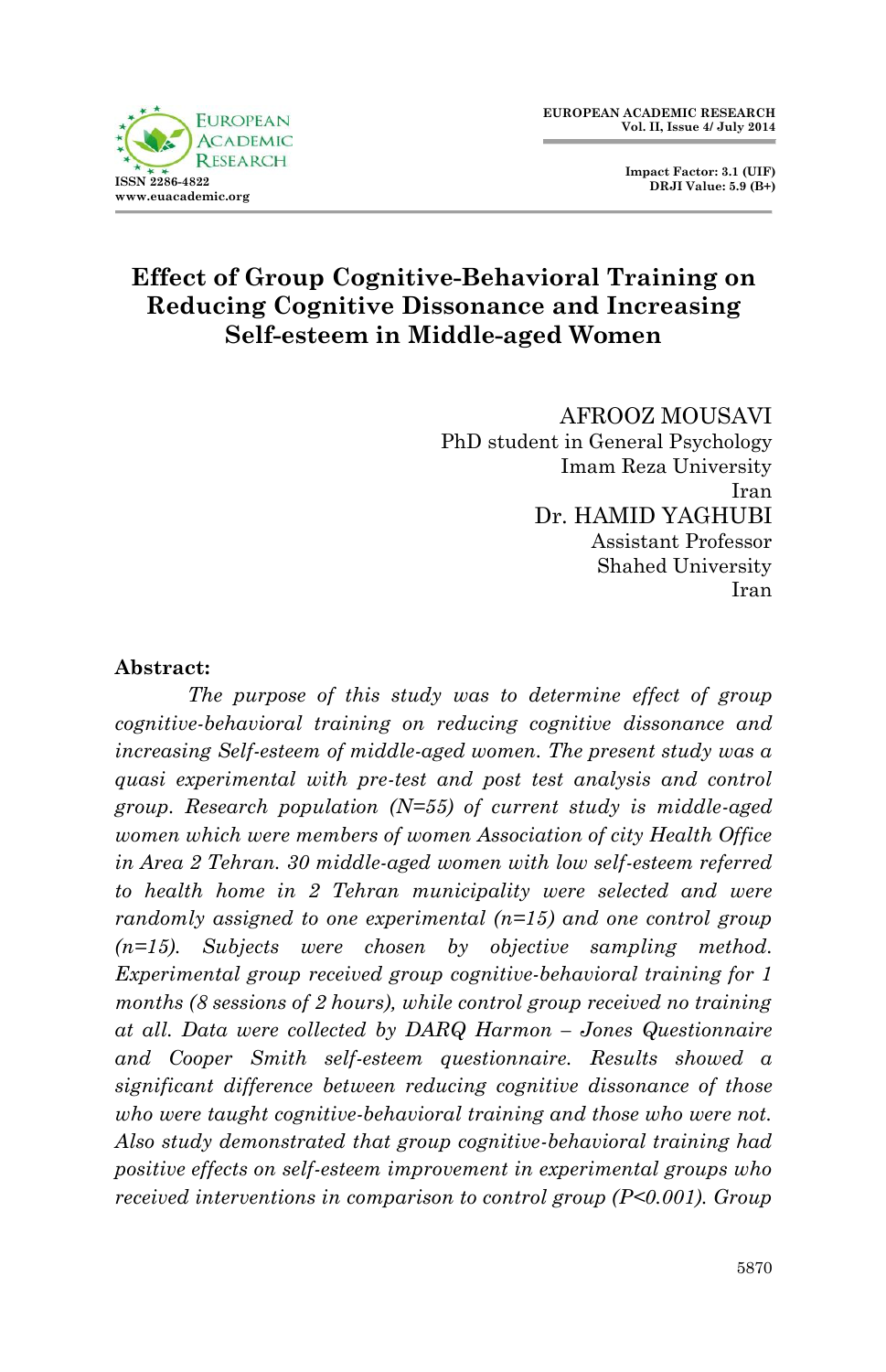*cognitive behavioral training can reduce level of cognitive imbalance and also can lead to increase self-esteem in middle-aged women.*

**Key words:** Cognitive behavioral training, Self- esteem, middle-aged women

# **Introduction**

Transition from middle age is transition from youth to old age and developmental stage, which is largest segment of adult life (Keys, 2009).

Middle years of life is the most important period of life which maximum yield of psycho- social and biological changes, key changes, such as changes in health status, loss of strength, change in appearance, loss of family members or friends, career changes, changing attitudes and different menopausal transitions such as leaving with children and usually can be seen combination of complex emotions and different patterns of response to changes in these years (Blake, 2006).

Boher (1967) considers midlife as periodic review and evaluation of past and future review also Wailent (1977) knows midlife as evaluation of behavior and review of them(quoted by Mansour,1999). Berk (2001) indicates midlife crisis inner turmoil, doubts about themselves and rebuild whole character of transition to midlife. This crisis could be in our thoughts; attitudes and beliefs affect people, especially women and may cause cognitive dissonance. Cognitive dissonance aware as stress caused by mismatch of ideas, attitudes and perceptions of behavior that can cause a person to become spontaneously of two inconsistent cognitions (Myers, 2010; quoted Murray, 2012).

Festinger's theory of cognitive dissonance, the most famous and perhaps the most influential theory of cognitive consistency model in social psychology. Fundamental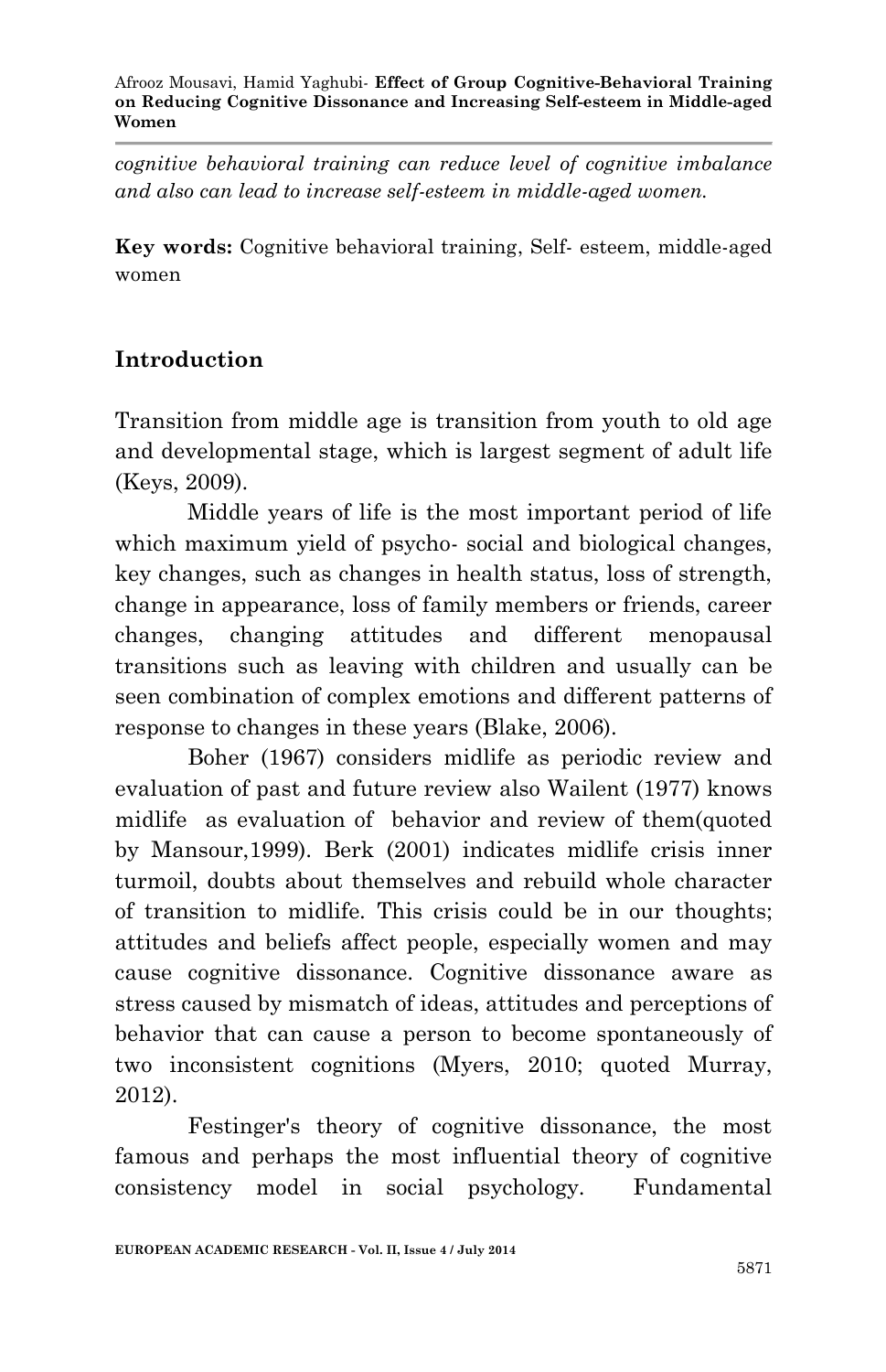assumption of theory of cognitive dissonance is inconsistency, cause stress and discomfort and person attempts to reduce this dissonance by reducing or reducing significance of incompatible elements and incompatible elements, to reduce dissonance (Safarinia,2010).

According to Festinger, with increased physiological arousal, internal conflict is played out. Whatever understandings involved significant deviation from each other, more dissonance and unpleasantness equally larger and need to recover as much greater internal coordination. Disharmony created depends on two factors: a) proportion of dissonant cognitions, cognitions, coordinate, b) importance of each cognitive (Karimi, 2007).

Recognizing also includes thoughts, beliefs, attitudes and values that represent individual's own consciousness, behavior and surroundings is (Lester and Yang, 2009). Recognition of person may be coordinated, uncoordinated, or is irrelevant. Studies have shown that cognitive dissonance due to increased arousal may lead to reduction in performance (Franken, 2010).

Recent research indicates position of opinion that there is inconsistency in working memory plays an important role in reducing dissonance (Stone & Cooper, 2003). In other words, knowledge and focus their important role in reducing mismatches. In this regard, Mansouri, Bagherian and Heideri (2010) after induction of dissonance put various attributes available to 150 students and rate of change of attitude that makes accessible ideas of high and low self-esteem participants different in a way to change attitudes.

Murray, Wood and Lilienfeld (2012) showed that some aspects of cognitive dissonance, which depends on individual differences and personality traits. Population compared with general population, conflict, lack of emotional reactions in response to fear, guilt, anxiety and mild dissonance is induced in them.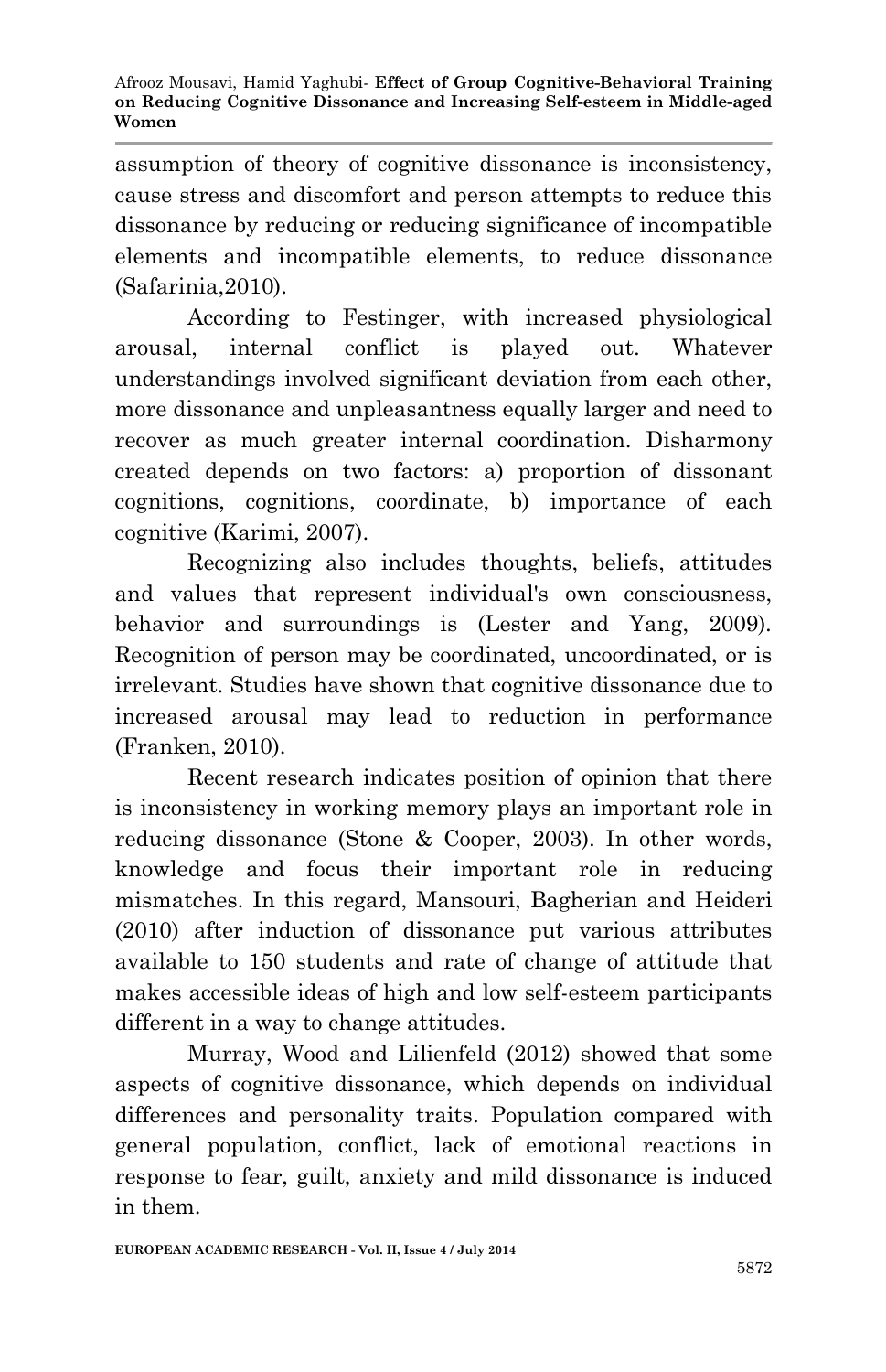In terms of new view, people who have hurt themselves or others, negative emotions such as guilt, shame, regret and sadness experience, resulting in a change in response to negative emotions and attitudes, cognitive dissonance be (Cooper, 2007).In another study it was found that cognitive dissonance plays an important role in contradictions implicit and explicit attitudes, and processing information (Riddle, Mac Kvnl and Maki, 2008).

Another important structure in mid-life, self-esteem is maintained. Esteem of main factors determining formation of emotional and behavioral patterns and attitudes to outside world is talking. Esteem affects all aspects of life, and also has an effect on their attitudes to their abilities. People, who feel good about their conflicts behind easily, can resist negative pressure and well they can enjoy life. Self-esteem is a psychological phenomenon that decisive impact on emotional and cognitive aspects of human and a strong predictor of life satisfaction and fulfillment. Evidence suggests that low selfesteem dramatically with many related mental health problems. Most people with mental health problems are suffering from low self-esteem (Silverstone and Salsali, 2003).

Need for self-esteem or self respect, one that satisfies psychological needs in human and realistic, it just leads to positive outcomes and effectiveness of such self-confidence, esteem, and feelings of power, strength and sense of competence; On other hand, lack of attention to this need leads to feelings of inferiority, worthlessness, powerlessness and helplessness of individual performance will be reduced. Findings suggest that high self-esteem and positive character traits in people are related. According to research, people who have high self-esteem, psychological characteristics such as maturity, stability, realism, relax and have a high ability to tolerate failure, whereas those with low self-esteem do not have such characteristics. In addition, self-esteem has a significant impact on their cognitive abilities (Abedi, 2005).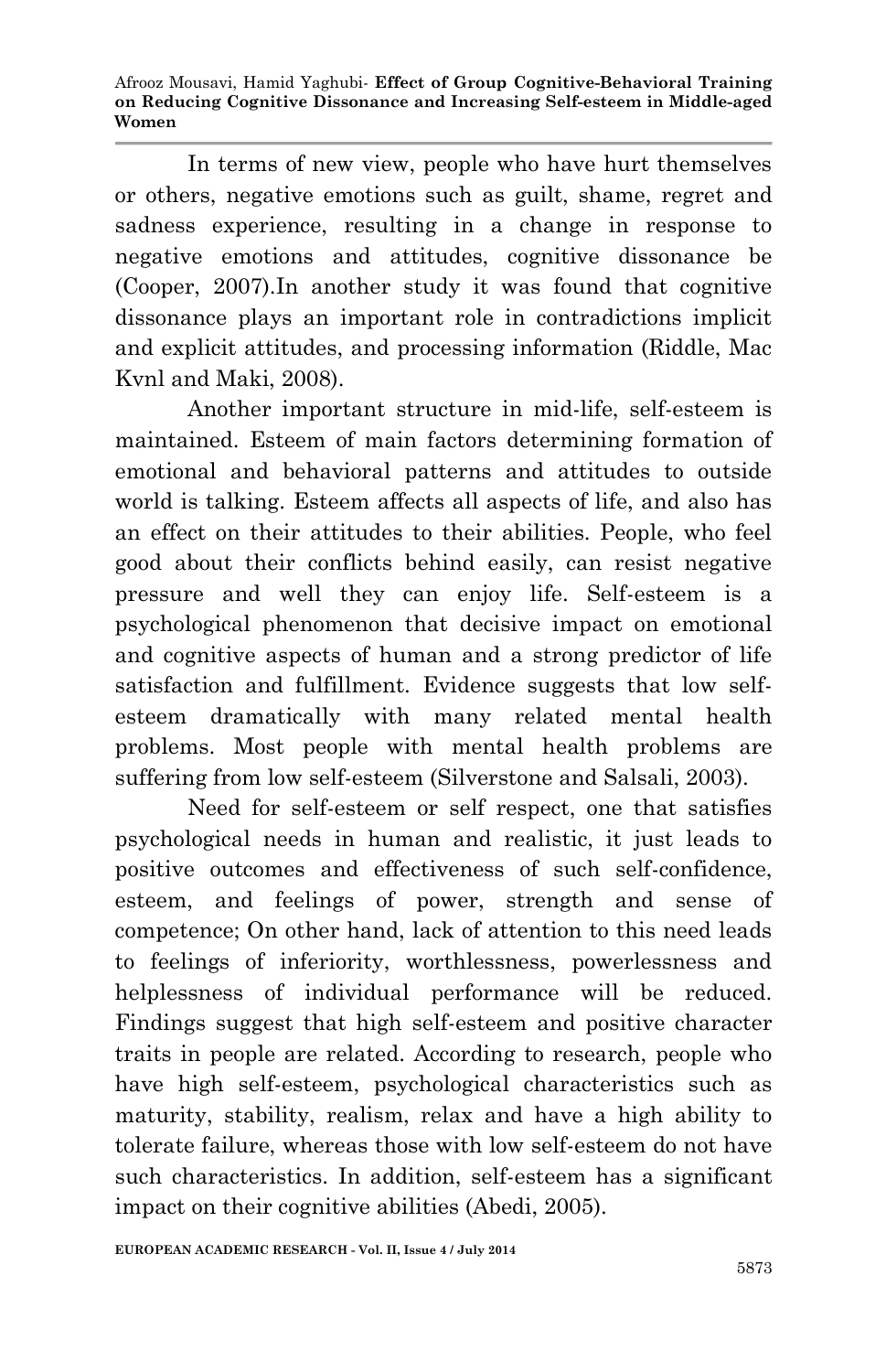Also, moderator effect of self-esteem in dissonance processes were identified, effects of self-esteem in dissonance reduction, which occurs when people are self-centered. Therefore provide guidelines dealing with dissonance and conflicts caused by need to comply with self-esteem and be accompanied by highlighting its role (Mansouri Sepehr, Khodapanahi and Haideri, 2012).

According to importance of this period of life that causes changes in all aspects of physical, psychological, social and family. Performing interventions to reduce dissonance and maintain self-esteem in middle-aged women seem necessary.One of psychological interventions for treatment is cognitive - behavior. An intervention program, is successful that based on theory and research has to be supported. In relation to middle-aged women, this type of intervention can be proposed based on cognitive-behavioral approach. Backed by strong research, structured approach, ability to teach techniques of cognitive - behavioral and learning at same time, and multi-component cognitive - emotional, behavioral and social advantages that led to this approach, choice of prevention and promotion of researchers mental health is (Hollon ,2006).

Thus techniques of cognitive - behavioral therapy, which means that learners can have their knowledge, attitudes and skills equipped and better adapted to changing world have a lot of research about efficacy of cognitive-behavioral techniques on anxiety, depression and other mental disorders have been but its effectiveness research has been done on cognitive dissonance. Studies have shown that psychotherapy has an important role in dissonance, so that people can get through dissonance awareness, consciousness and cognitive restructuring to change (Aksom and Cooper, 1985; Murray quoted et, 2,012). According to self-esteem and insecurity have changed almost all mental disorders and is associated with pathological signs and besides cognitive factors such as thoughts and irrational beliefs are associated, It seems to be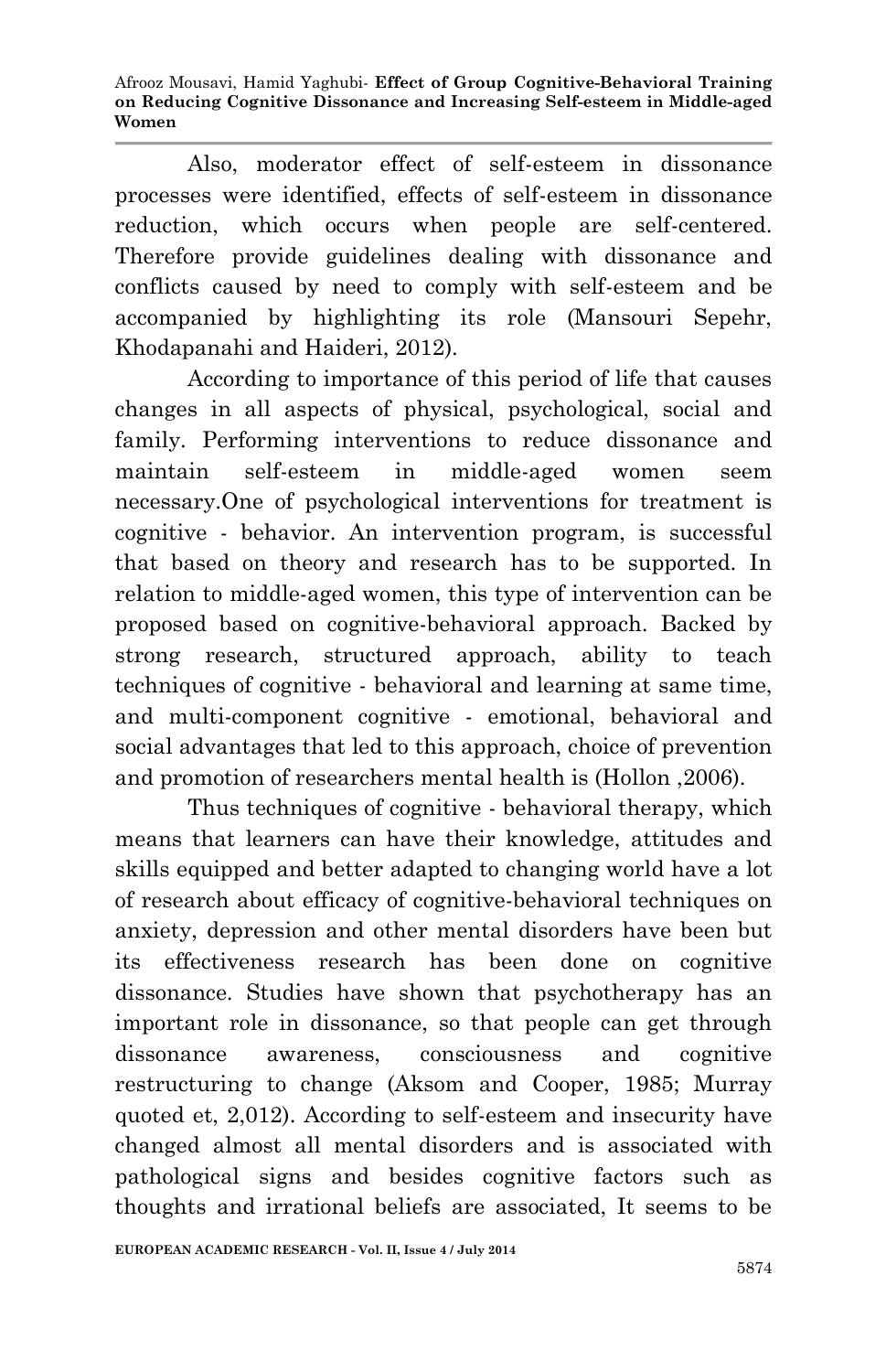caused by cognitive and behavioral changes to improve it. Therefore, present study effect of training techniques, cognitive - behavioral therapy on reduction of dissonance and self-esteem in middle-aged women has been conducted.

# **Method**

Methods: Method used in this study was semi-experimental pre-test - post-test control group. Sampling was availability. Study population included all women aged 45 to 55 years old is middle aged woman member of Municipal Health Office District 2 of Tehran. Information in these areas, middle-aged women was invited to participate in educational programs. Of women aged between 55 and 30, lowest self-esteem scores were selected and randomly divided into two experimental groups  $(n = 15)$ and controls (n = 15) were replaced. Mean age was 50 years in both experimental and control groups in terms of socioeconomic status on average, and a private residence, was married with a diploma in education.

**Measure**: inventory of dissonance (DARQ Inventory DARQ test by Harmon - Jones and Newman (2008) has made to arousal and reduction of dissonance. Questionnaire contained 28 items, which consists of arousal and reduction of dissonance in three positions is provocative. 5-point Likert scale graded on this scale is done. testing of paper and pencil self-reporting that a team runs and questionnaire has two subscales that measure excitation subscale consists of 13 items and 15 items is dissonance reduction, but validity of questionnaire was conducted in Iran on (Safarinia and Zandi, 2010), three items were removed from ocean and reduce number of questions to 25 questions found, in form of 25 questions was used in this study., in this version, arousal subscale includes 12 items and subscale includes 13 items that dissonance reduction. Safarinia and Zandi's study (2010) validity and reliability of scale was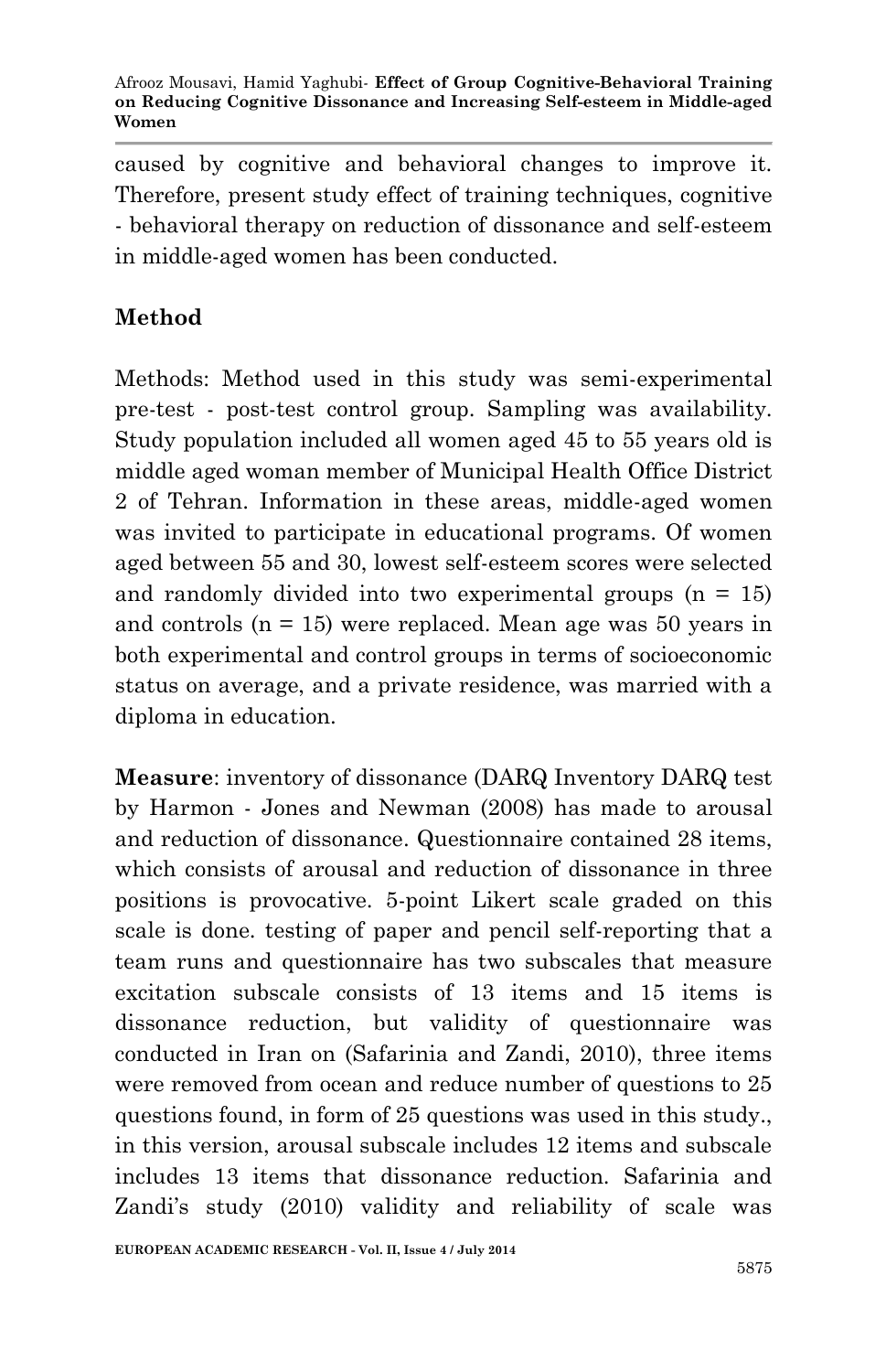confirmed. Arousal and reduction of dissonance in subscale reliability coefficient Cranach's alpha, respectively are reported, 0.74 and 0.84.

**Self Esteem Questionnaire**: This questionnaire has 58 items, 8 items of lie detector. Response options of yes and no. Scoring scale is way to 0-1. Therefore, excluding items included lying type, minimum score of zero and maximum of fifty.

Those who take this test more than average score so they have high self-esteem. Validity in many cases have been reviewed and approved. Coppersmith et al (1990) reported 0.88 reliability of this questionnaire by retest using. Reliability of questionnaire was obtained by Shahni Yeilaghi, Shokrkon, Michaeli and Haghighi(2007) 0.73 and 0.91.

**Methods:** After sampling both experimental and control groups at pre-test questionnaire to reduce dissonance and self-esteem were assessed. Participants in experimental group during 8 sessions a week, each session lasting 2 hours of training techniques and group cognitive - behavioral groups. Health education sessions at office of District 2 District 2 of Tehran municipality were held for trial. During this period, control group did not receive any special psychological treatment. Then both groups were assessed post-test questionnaires. It should be noted that after implementation of class of research techniques, cognitive - behavioral therapy will be provided for members of control group. Content of intervention sessions, highlighting techniques taken from Leahy (2003), translated by Hamidpour and Andoz (2009) which is provided below.

**Session One:** Introduction to group, define thoughts, feelings, emotions, naming, identifying relationship between thoughts and feelings.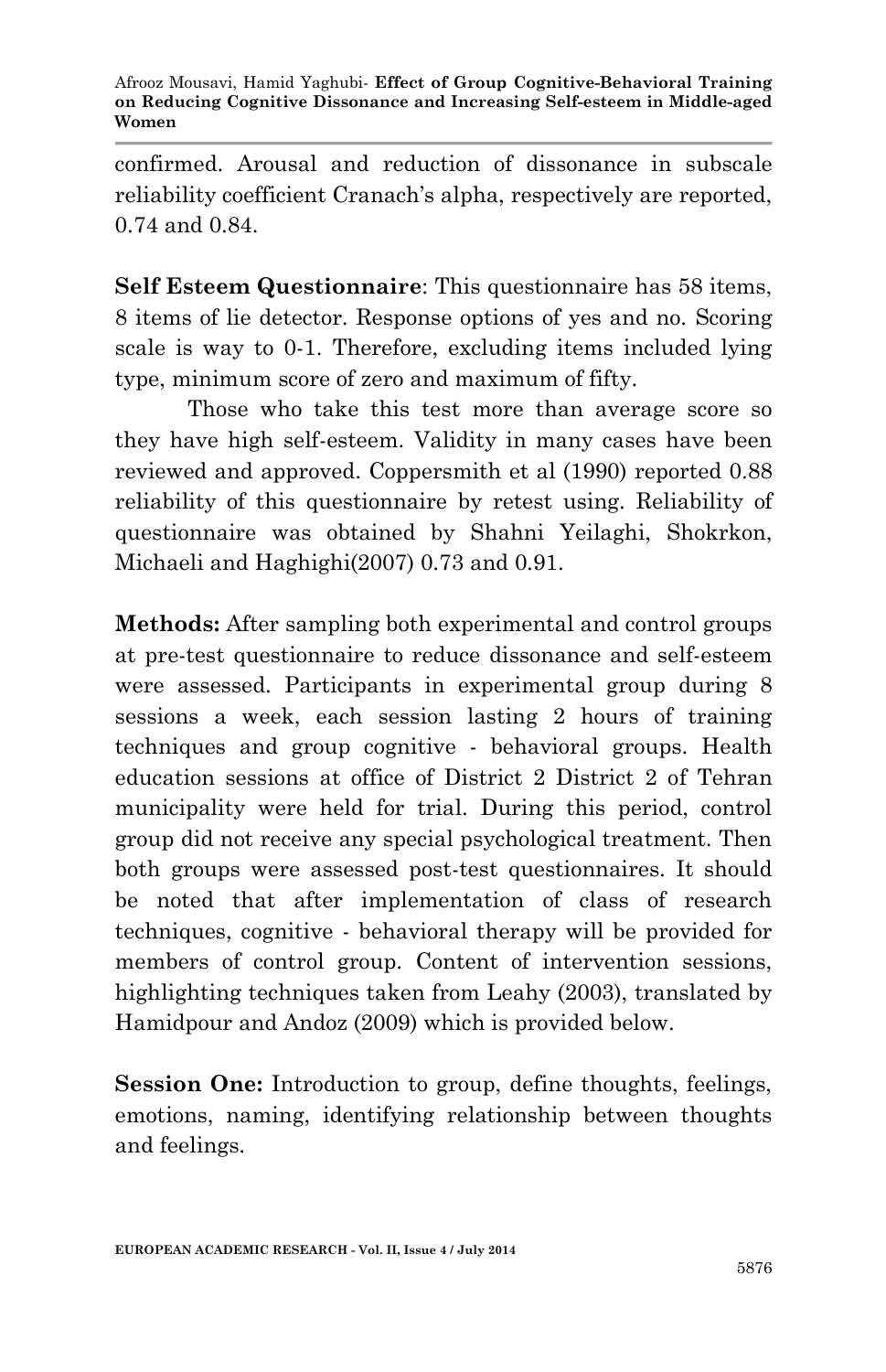**Session Two:** Stress-induced imbalances in our thoughts, attitudes and perception, motivation and behavior and creates an inner conflict, cognitive arousal and anxiety, cognition, physical symptoms, mental and behavioral problems during arousal associated with anxiety, arousal caused by wrong choice.

**Session Three:** Adaptive coping with stress and arousal; characteristics Stressful situations to identify signs and symptoms of stress, personal characteristics, coping strategies, relaxation and proper breathing, raising public can cope.

**Session Four:** Concept of solving a variety of problem-focused and emotion-focused coping, adaptive and maladaptive emotion-focused coping, problem-focused coping default constructor step problem-focused coping.

**Session Five to Seven:** deal with negative emotions and cognitive restructuring, concept of negative mood, cognitive error detection techniques to challenge negative thoughts, beliefs and their relationship to emotional changes.

**Session Eight:** generalized knowledge; review meetings, presentations and training sessions given six scenarios, challenging use of adaptive coping evaluate negative thoughts and challenge them to evaluate their own accomplishments to change attitudes and controlling its excitation.

## **Results**

Descriptive statistics of study variables for each type of test and control group are presented in Table 1.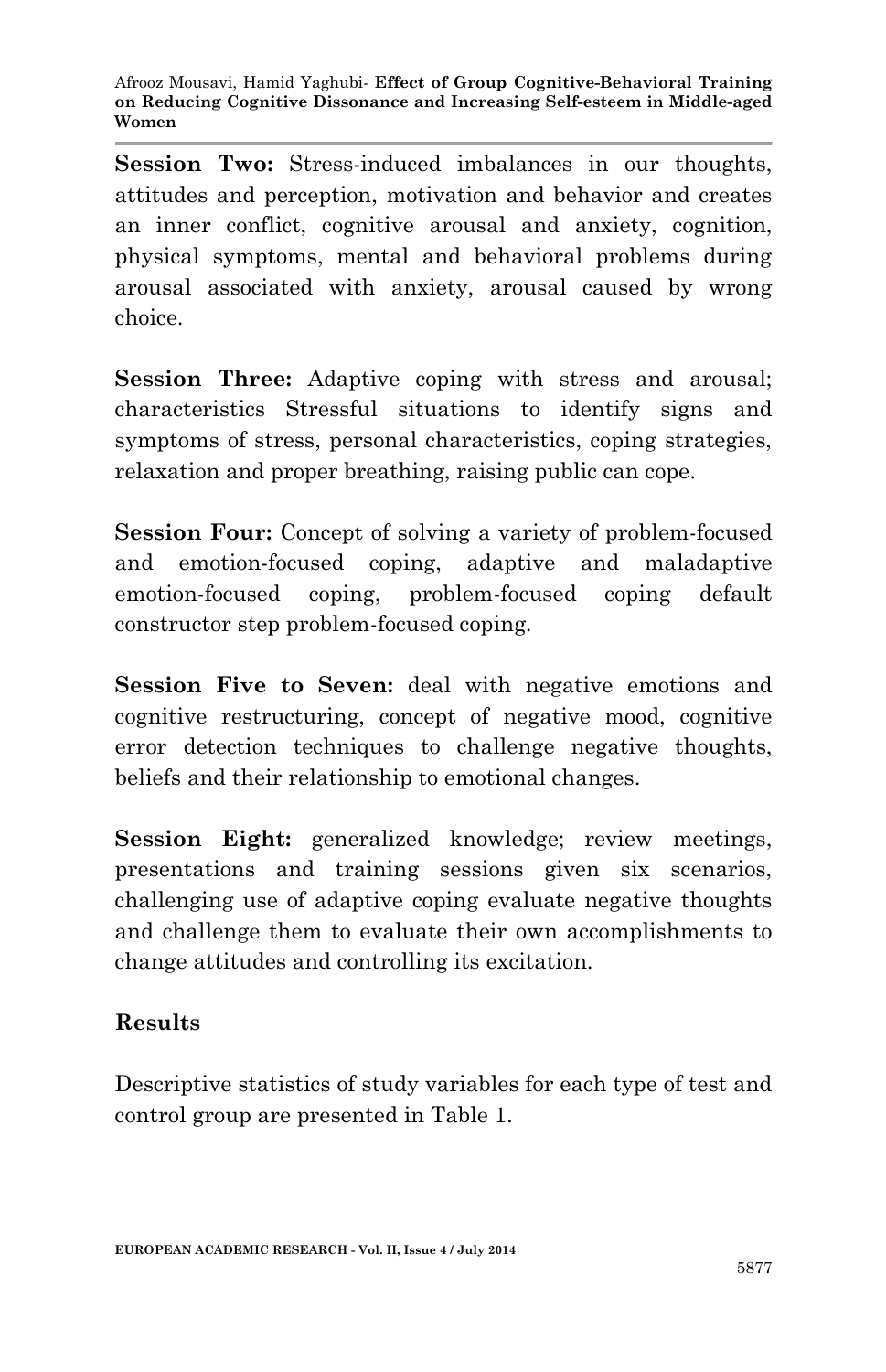| Variable    | Group      | pre-test |           | post-test |                 |  |  |
|-------------|------------|----------|-----------|-----------|-----------------|--|--|
|             |            | mean     | Standard  |           | <b>Standard</b> |  |  |
|             |            |          | deviation |           | deviation       |  |  |
| Cognitive   | Experiment | 48.92    | 7.26      | 43.01     | 4.88            |  |  |
| Dissonance  | Control    | 49.01    | 6.62      | 49.48     | 5.69            |  |  |
| Arousal     | Experiment | 38.95    | 3.69      | 32.95     | 3.69            |  |  |
|             | Control    | 39.37    | 4.01      | 38.52     | 3.85            |  |  |
| Self-esteem | Experiment | 22.27    | 7.95      | 31.87     | 5.69            |  |  |
|             | Control    | 19.50    | 3,81      | 19.75     | 3.61            |  |  |

|       | Table 1. Descriptive statistics of variables for each type of test and |  |  |  |  |  |
|-------|------------------------------------------------------------------------|--|--|--|--|--|
| group |                                                                        |  |  |  |  |  |

For review effect of training techniques of cognitive - behavioral group on reduction of dissonance and self-esteem in experimental group were analyzed using ANCOVA can be seen in Table 2. Default normal distribution of scores dissonance and self esteem was investigated by Shapiro -Wilk test. Significance level in group 38.7 in control group and 41.7 were calculated as greater than significance level of 0.05 is default normal distribution of variables in both groups is confirmed. Levine's test of equality of variances of two groups was evaluated using a significance level of 0.22 this assumption was confirmed**.**

**Table 2. Results of covariance analysis Effect of training techniques of cognitive - behavioral group therapy in reducing cognitive dissonance and arousal in women**

| <b>Variables</b> | Sources of<br>variation | sum of df<br>Square | mean<br>оf | F     | Sig. | Eta  |
|------------------|-------------------------|---------------------|------------|-------|------|------|
|                  |                         |                     | Square     |       |      |      |
| Inconsistency    | Pretest                 | 75.82               | 75.82      | 2.821 | 0.09 | 0.38 |
| Cognitive        | Intervention            | 159.14              | 159.14     | 4.156 | 0.04 | 0.52 |
| Excitation       | Pretest                 | 155.50              | 155.50     | 3.720 | 0.06 | 0.68 |
| Cognitive        | Intervention            | 305.14              | 305.14     | 6.146 | 0.01 | 0.72 |

According to results, which are shown in Table 2, training techniques of cognitive - behavioral therapy is effective in reducing dissonance, middle-aged women.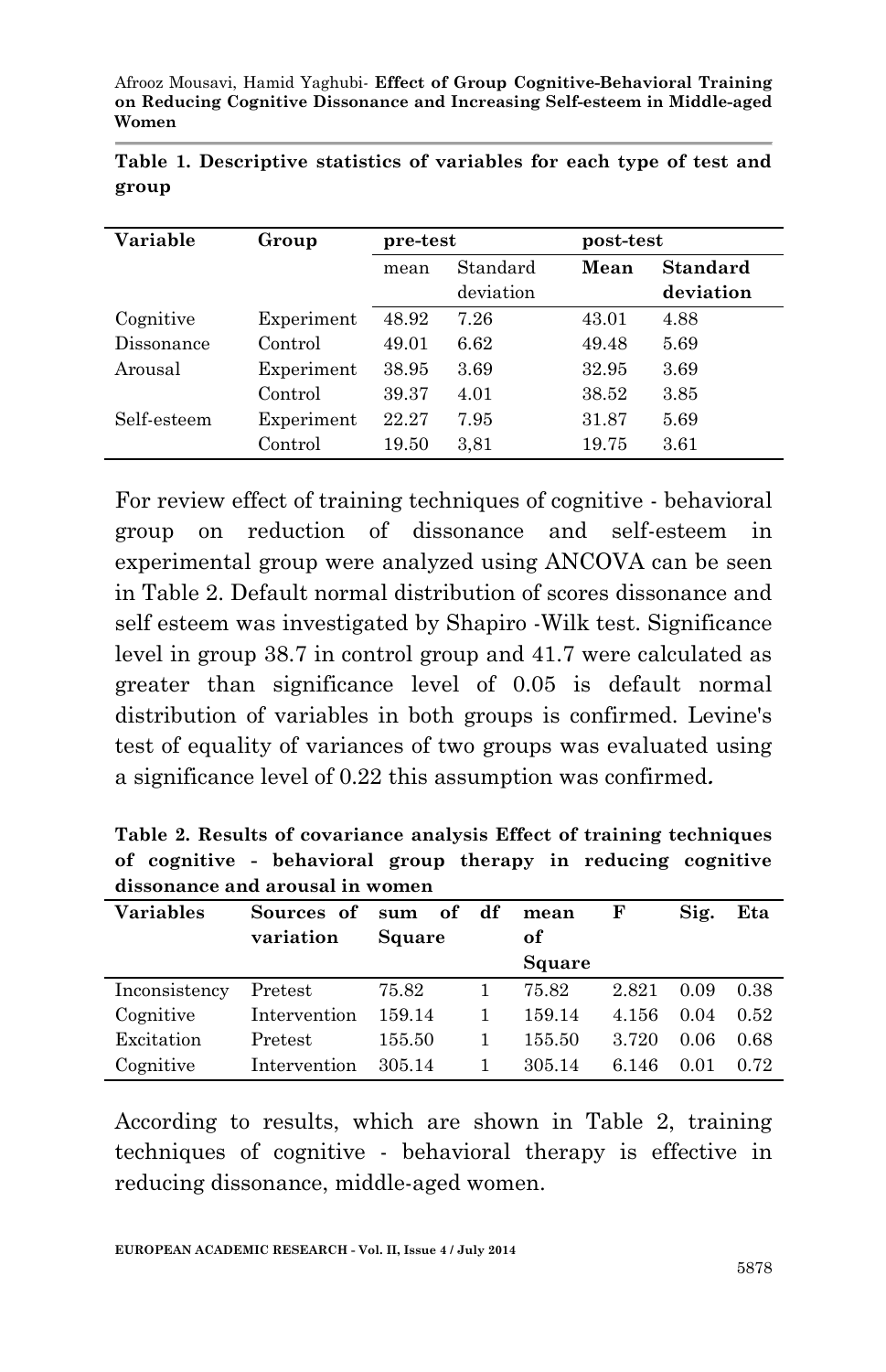Efficacy of this intervention 0.52, it means 52% of total variance of scores is related effect of intervention.

Results in Table indicate that techniques of cognitive behavioral therapy also has been effective in reducing arousal in aged women.

Effectiveness of this intervention is 0,72 it means 72% of total variance of scores is related effect of intervention To evaluate effectiveness of intervention on self-esteem Of covariance was used as follows.

**Table 3. Results of covariance analysis of training on techniques of cognitive - behavioral group therapy on women's self-esteem**

|        | Variables Sources of Square df |        | Mean   |        | Sig.  | Eta  |
|--------|--------------------------------|--------|--------|--------|-------|------|
|        | variation                      |        | square |        |       |      |
| Self-  | Pretest                        | 210.50 | 210.50 | 8.440  | 0.09  | 0.85 |
| esteem | Intervention                   | 415.68 | 415.68 | 16.680 | 0.001 | 0.96 |

As presented in above table, results indicate that techniques of cognitive - behavioral therapy is effective in increasing women's self-esteem. Effect of this intervention on the self-esteem of women and 0.96, it means 96% of total variance of scores is related effect of intervention.

### **Discussion and Conclusion**

This study examined effectiveness of cognitive-behavioral group sessions on dissonance reduction (and arousal) and cognitive self-promotion was middle-aged women**.** Results showed that participants in CBT group sessions, a significant difference between dissonance and self-esteem in middle-aged women compared to pre-test is created; cognitive-behavioral techniques significantly reduce cognitive dissonance and subsequent reduction of arousal and increases self-esteem in experimental group in post test. Results of this research study is consistent with Lim et al (2010),this study showed that CBT had a positive impact on job attitudes and decision-making and self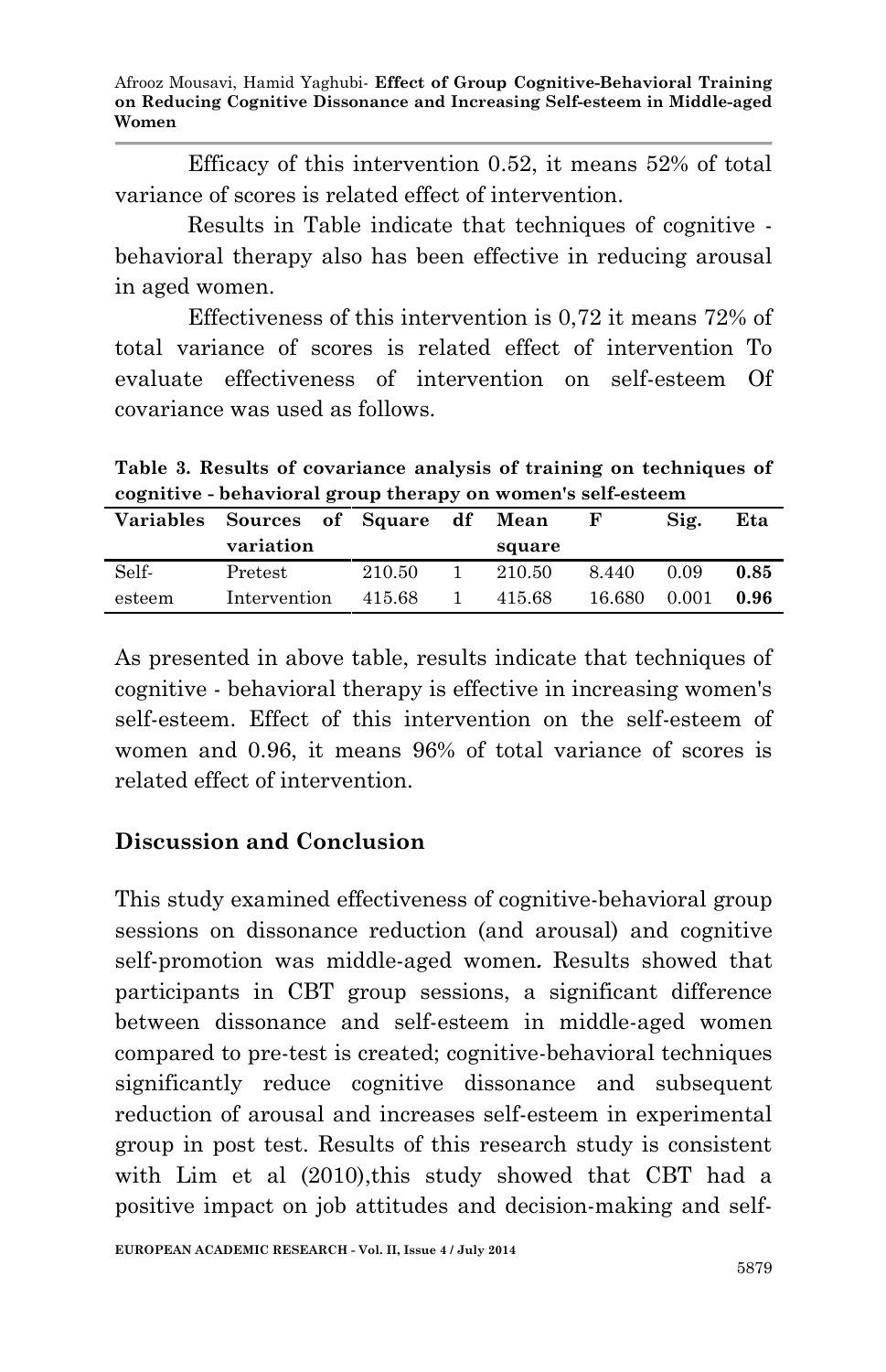esteem has had nursing. This results also is consistent with results of Leichsenring et al (2010), Linden et al (2005), Warner et al(2009), Heby et al (2006), Ghahari et al (2012), Beikmohammadi, Tarkhan and Akbari (2012), Hasanvand and Aghili(2013), Khaje et al (2013) Banaei and Asgari (2012). In their study, researchers concluded that cognitive-behavioral techniques to significantly reduce symptoms of anxiety, and depression in people.

Since dissonance and irritation caused by interaction of components of physiological, cognitive and behavior, comprehensive training and cognitive behavioral therapy can be highly effective.

Reasons for effectiveness of cognitive-behavioral techniques can be used to reduce arousal component of this training. Techniques that target physiologic components include training or deep diaphragmatic breathing, progressive relaxation training and education for mental relaxation. These techniques are elements of physical and physiological arousal on target.

Cognitive techniques, participants will learn to identify thoughts associated with their cognitive dissonance and they are objectively tested. In this method, subjects are confronted with new information that they previously ignored. These techniques will help participants that incorrect interpretation of environmental events and new perspectives to create adjustments and corrections. Thereby altering subjects' perception, processing styles also vary.

Therefore, changes in arousal and reduction of dissonance caused a significant change in experimental group was dysfunctional thought in sense that group interventions were effective cognitive restructuring dysfunctional thoughts. We can say that changes in dysfunctional beliefs as a mediator is to reduce dissonance arousal and participants. Participants of training are realizing that life may in some situations be skeptical, therefore, it is necessary to have more flexibility in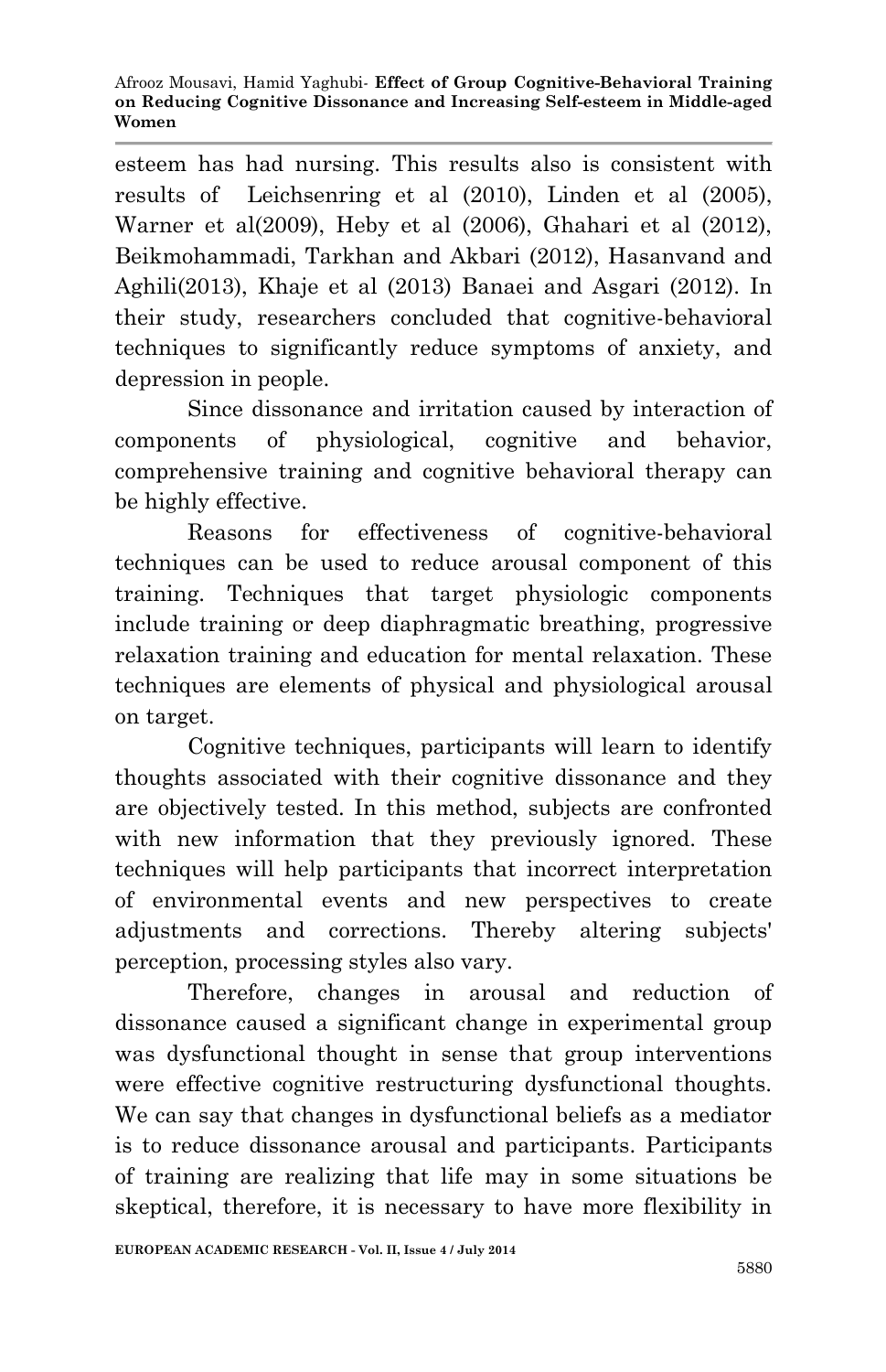terms of cognitive and these techniques were applied as coping responses against stressful events.

According to root of mental health disorders including depression and anxiety, especially a prominent component, cognitive therapists believe lies distortions and misconceptions. Thus, assumptions underlying method of cognitive restructuring in correcting distortions and irrational beliefs that threatening of dissonance has been effective. Also trained to deal with stress and negative emotional arousal, relaxation training involved in reducing individuals.

According to these findings, participants trained in cognitive behavioral therapy significantly improved self-esteem than those who were not under tutorials have shown. This research study is consistent with Neacsu (2013), Chen et al (2006), Waite and colleagues (2012) and Forghani et al (2012). This study showed that CBT is a problem-oriented approach. Cognitive distortions, false attribution and take into consideration that low self-esteem and increased self-efficacy is a person.

In explaining how behavioral effects of training on selfesteem should be noted that main sources affecting appearance and increase self-esteem, cognitive factors, and response are compared with others. In other words, in this view, cognitive factors are the most important factor influencing self-esteem. Moreover, underlying assumption of this approach is that knowledge leads to changes in behavior and emotional well being. So regarding of emotional and affective self-evaluation, this approach is modification of dysfunctional cognitive components of self-esteem is reduced; it can cause emotional and behavioral changes and increased self-esteem. As in theoretical basis of this research is cited to be one of variables increase self-esteem, cognition, emotion, behavior and biological factors create change.

Since mid-life crisis, emotional state of doubt, hesitation and anxiety, and may be compared to life, career or his past life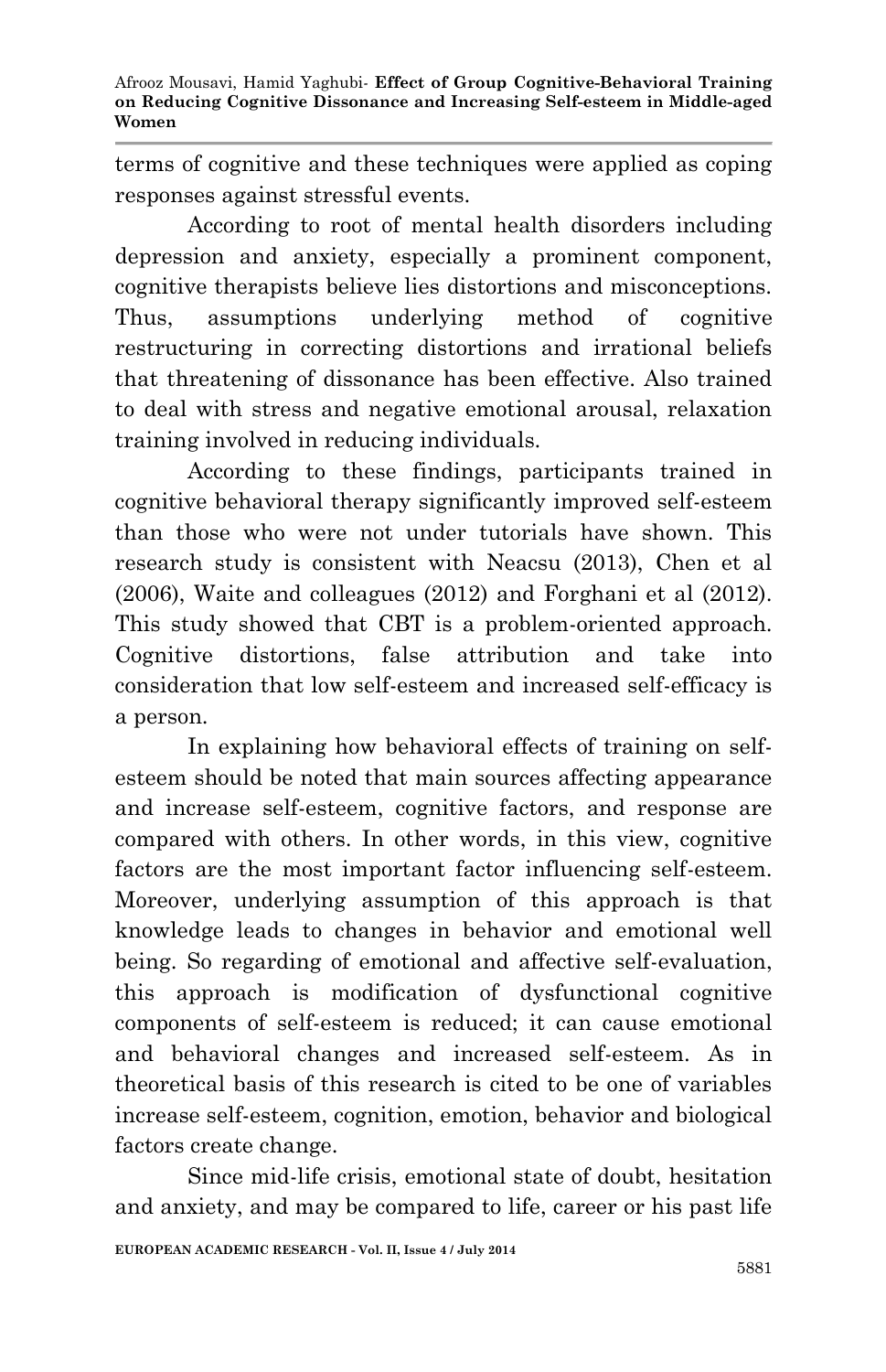to feel boredom, thus suffering from dissonance to create change in these cases cannot develop. Therefore, cognitivebehavioral techniques to deal with crisis and improve mental health of middle-aged women may be useful. Limited research on cognitive dissonance of limitations of this study is that it has trouble citing sources. Its recommended research performed on impact of behavioral interventions to reduce dissonance, middle-aged men and women taking steps to be followed up.

#### **REFERENCES**

- Abedi, M. 2005. *Efficacy of cognitive behavior therapy and reality therapy in the adolescents with or without their parents' parenting.* MA. Ferdowsi University of Mashhad. School of Psychology**.**
- Banaei, N. and Asgari, M. 2012. "Effect of coping skills with stress on quality of life housewives." *Knowledge and research in applied psychology* 14 (1): 43-52.
- Beik Mohammadi, M., Tarkhan, M., and Akbari, B. 2012. "Cognitive and behavioral effects of stress on social adjustment and hedging against high school female students' self-concept." *Knowledge and research in applied psychology* 13 (4): 41-50 **.**
- Berk, L.E. 2001. *Developmental through the lifespan*. New York: Macmillan.
- Blake, J. 2006. "Menopause: Evidence based practice." *Best Practice Research* 2(6): 799-839.
- Chen, T.H., Lu, R.B., Chang, A. J., Chu, D.M., and Chou, K.R. 2006. "The evaluation of cognitive-behavioral group therapy on patient depression and self-esteem." *Archives of Psychiatric Nursing* 20(1): 3–11.
- Cooper, J. 2007. *Cognitive dissonance. Fifty years of a classic theory*. Los Angeles: Sage.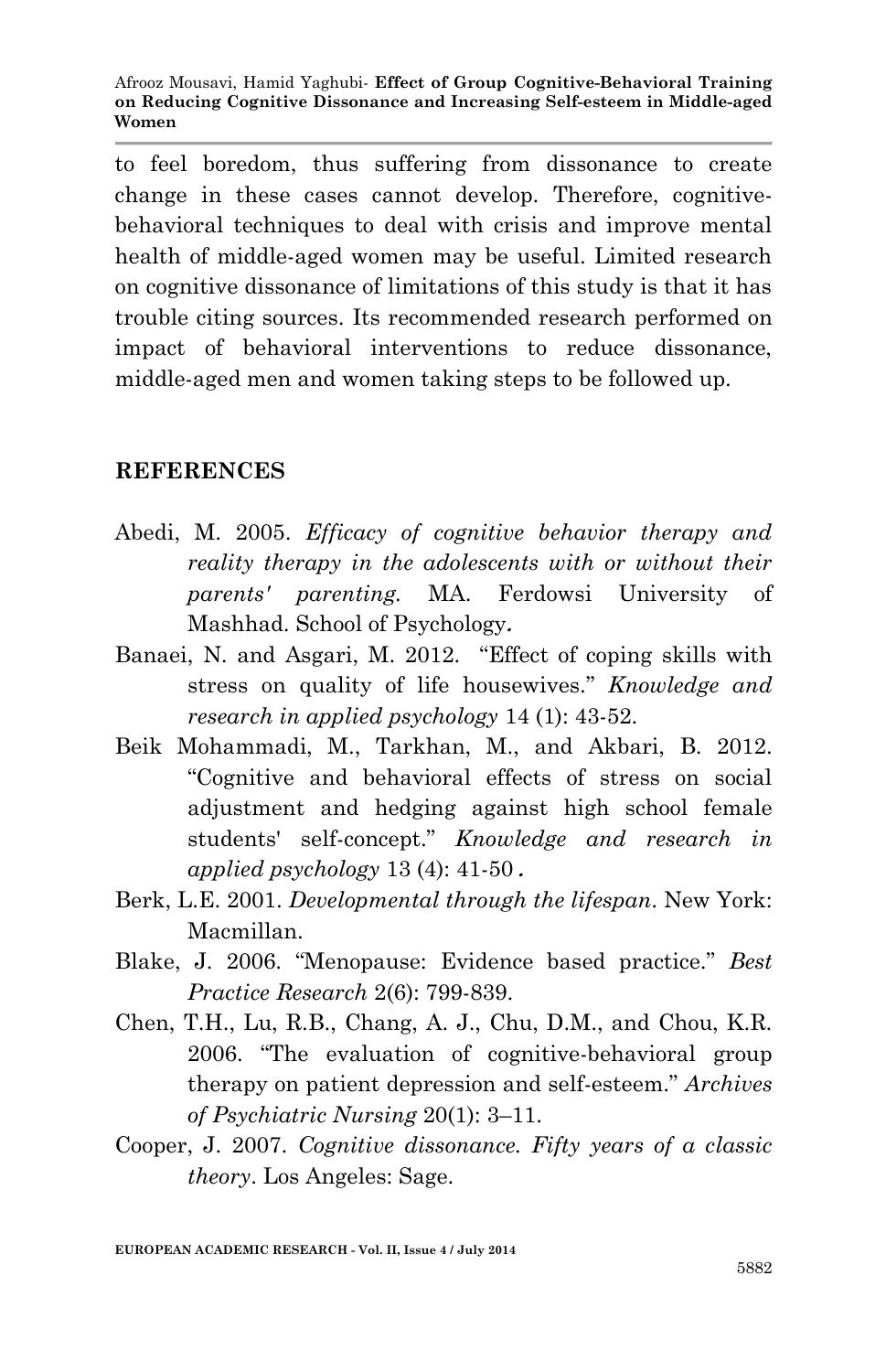- Coopersmith, S. 1990. *Manual of self-steem inventory*. Consulting psychologist, press. Inc.
- Emami, T. 2006. "Comparative study of the efficacy of cognitive behavior therapy and parent training to increase students' self-esteem." *Bimonthly journal of Knowledge and Research* 13: 2-19.
- Forghani, O. et al. 2012. "Comparison of the effectiveness of cognitive behavioral group training and reality therapy on self-esteem among high school students." *Journal of Mental Health* 14 (2): 172-180.
- Franken, R. A. 2010. *Motivation and emotion. Translated by Hassan Shams al Esfandabad*. Third edition, Tehran: Ney publication.
- Ghahari, Sh., Fallah, R., Bolhary, J., Mousavi, M., Razzaghi, Z. and Akbari, M. 2012. "Religious and spiritual effects of behavioral interventions in the reducing anxiety and depression in women with breast cancer." *Knowledge and research in applied psychology* 14 (5): 3-4.
- Haby, M.M., Donnelly, M., Corry, J., and Vos, T. 2006. "Cognitive behavioural therapy for depression, panic disorder and generalized anxiety disorder: A meta regression of factors that may predict outcome." *Aust and N.Z J Psychiatry* (40): 9-19.
- Hasanvand, Amo, Zadeh, M., and Aghili, M.M. 2013. "The effectiveness of cognitive behavioral group training and self-esteem, social anxiety, social anxiety mental health." *Knowledge and research in applied psychology* 14 (2): 26-37.
- Hollon, S.D. 2006. "Cognitive therapy in the treatment and prevention of depression." In *The interpersonal, cognitive and social nature of depression,* edited by J. S. Joiner and J. Brown. Mahwah, NJ: Erlbaum.
- Karim Y. 2007. *Social Psychological Theories, Concepts and Applications*. Tehran, Arasbaran, Sixth Edition.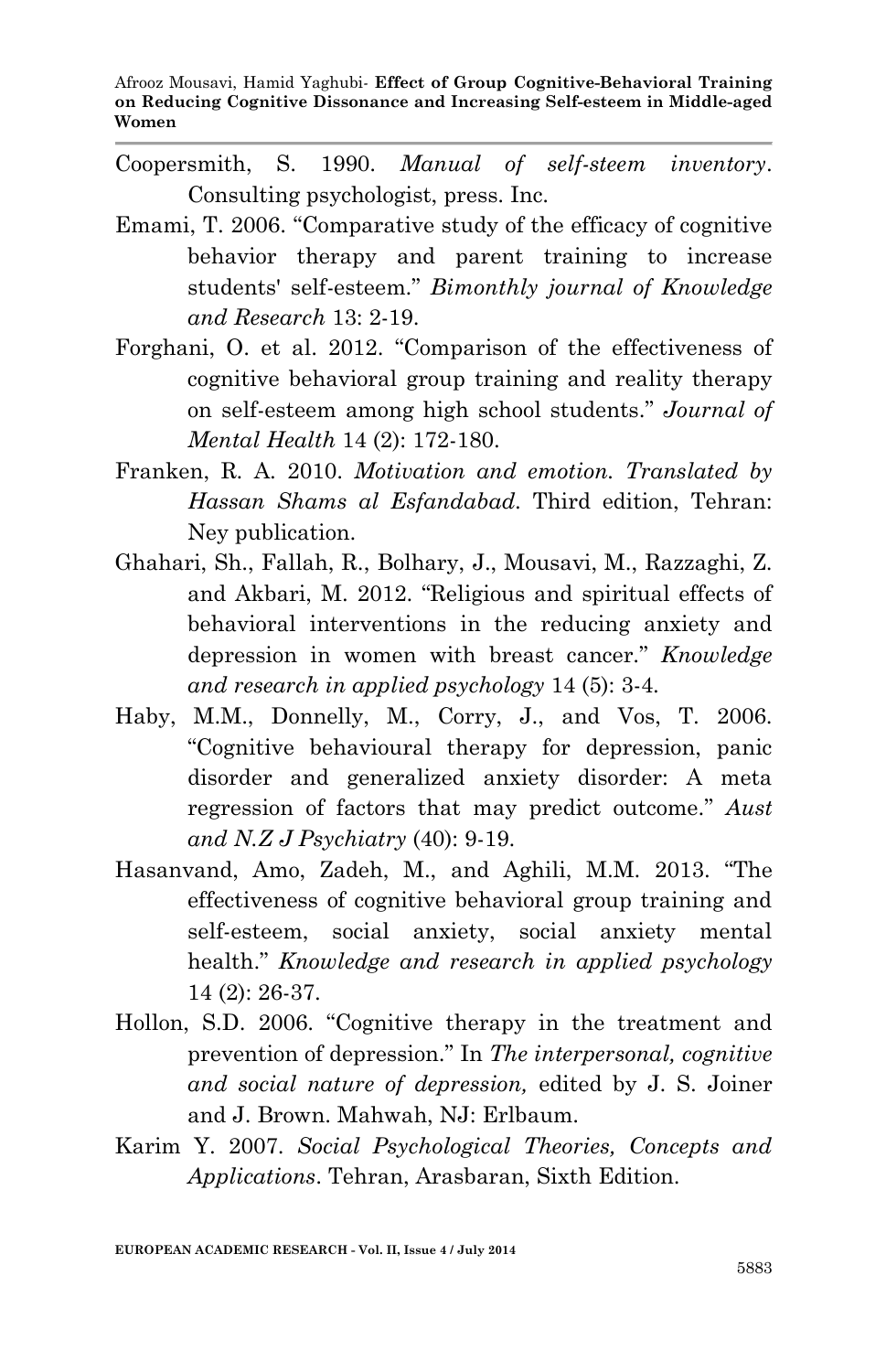- Kase, N.G. 2009. "Impact of hormone therapy for women aged 35 to 65 years, from contraception to hormone replacement." *Gender Medicine* 6: 37-59.
- Khaje, A.H., Bahrami, F., Fatehizadeh, M., Abedi, M.R., and Sajadian, P. 2013. "Effectiveness of cognitive-behavioral training on quality of life and marital happiness among married men and women." *Knowledge and research in applied psychology* 14 (3): 11-21 **.**
- Leahy, R. 2003. *Cognitive therapy techniques. Translated by Hamidpour and Andoz*. Tehran: Arjmand Press.
- Leichsenring, F., Salzer, S., Jaeger, U., Kachele, H., Kreische, R., Leweke, F., Ruger, U., Winkelbach, C., and Leibing, E. 2010. "Short-Term Psychodynamic Psychotherapy and Cognitive-Behavioral Therapy in Generalized Anxiety Disorder: A Randomized, Controlled Trial*.*" *J of Lifelong Learning in Psychiatry* 8(1): 66-74.
- Lester, D., & Yang, B. 2009. "Two sources of human irrationality: Cognitive dissonance and brain dysfunction." *The Journal of Socio-Economics* 38: 658– 662.
- Lim, J.Y et al. 2010. "The effects of a cognitive-behavioral therapy on career attitude maturity, decision making style, and self-esteem of nursing students in Korea." *Nurse Education Today* 30(8): 731-736.
- Linden, M., Zabraegel, D., and Baer, T. 2005. "Efficacy of cognitive behavior therapy in generalized anxiety disorder." *Psychother and Psychosom*. 7(4): 36-42.
- Mansouri Sepehr, R., Bagherian, F., and Heidari, M. 2011. "Cognitive dissonance and attitude change: The role of standards in dealing with self-esteem." *Journal of Applied Psychology* 5 (1): 101-116.
- Mansouri Sepehr, R., Khodapanahi, M.K., and Heidari, M. 2012. "Cognitive dissonance: Effectiveness of focus on Moderating effect on attitude change their self-esteem." *Journal of Applied Psychology* 6(2): 25-40.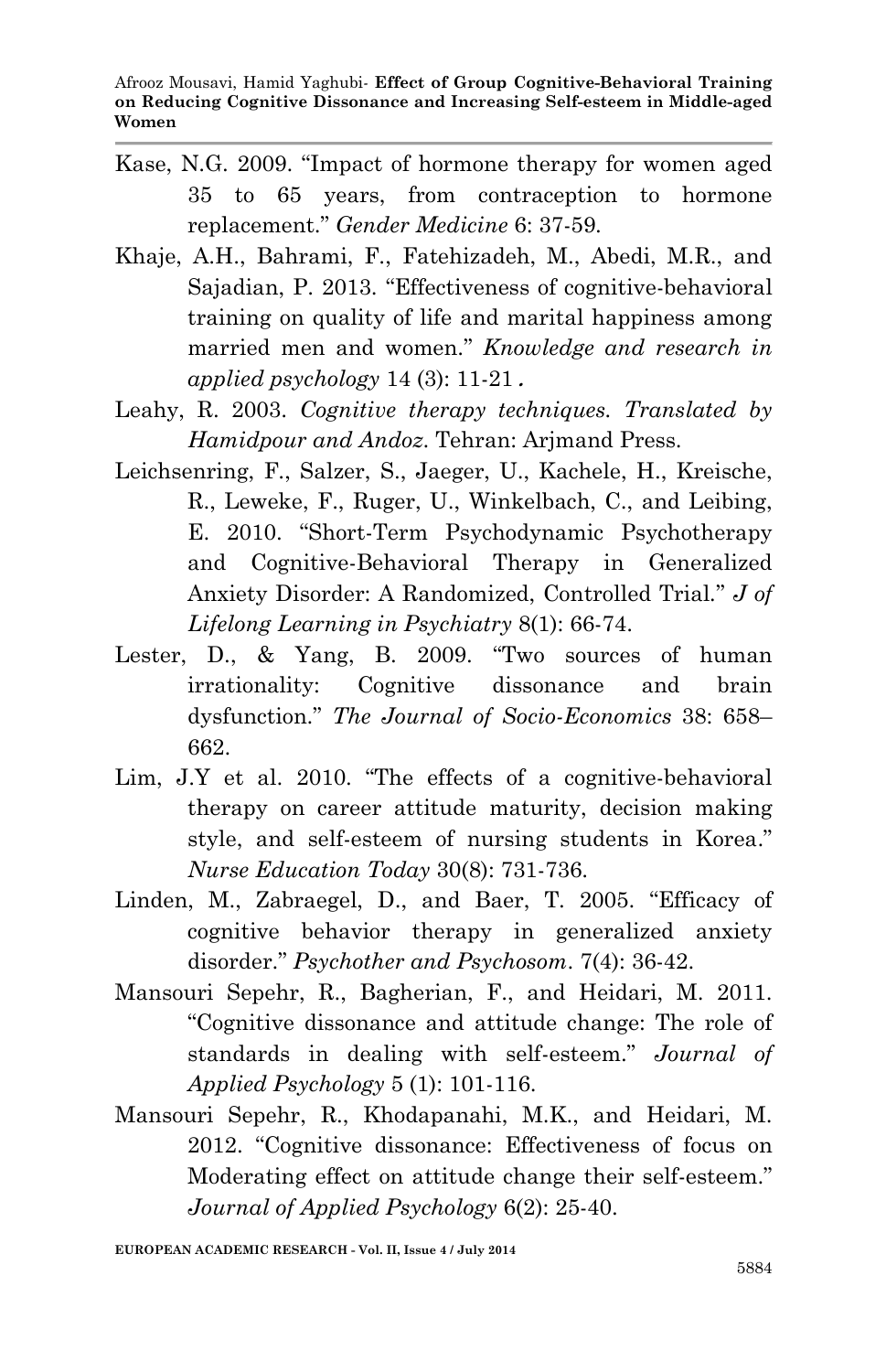- Mansour, M. 1999. *Genetic Psychology: Psychological development from infancy to old age*. Tehran: Samt Press.
- Murray, A. Wood, J., and Lilienfeld, S. 2012. "Psychopathic personality traits and cognitive dissonance: Individual differences in attitude change." *Journal of Research in Personality* 46: 525–536.
- Neacsu, V. 2013. "The Efficiency of a Cognitive-Behavioral Program in Diminishing the Intensity of Reactions to Stressful Events and Increasing Self- Esteem and Self-Efficiency in the Adult Population." *Procedia - Social and Behavioral Sciences* 78: 380 – 384.
- Rydell, R.J., McConnell, A.R., Mackie, D.M. 2008. "Consequences of discrepant explicit and implicit attitudes: Cognitive dissonance and increased information processing." *Journal of Experimental Social Psychology* 44(6): 1526-1532.
- Safarinia, M., Zare, H., and Hosni, L. 2012. "The Effect of Critical Thinking Instruction on Locus of Control and dissonance reduction (meta) cognitive Bane city high school students in the second year." *Social cognition*. 1(1)**.**
- Safarinia, M. 2010. *Social Psychology of Education*. Tehran: Payam Noor University's press.
- Safarinia, M. and Zandi, A. 2010. *Validation of (DARQ) arousal and dissonance reduction in the Payam Noor University's students*, *Tehran, 2010-2011.*
- Shahni Yeilaghi, M., Michaeli, N., Shokrkon, H. and Haghighi, J. 2007. "The changing prevalence of child abuse and predict the parental general health, adjustment, selfesteem and academic performance and demographic variables in the students' normal school girl abused and Ahvaz." *Journal of Educational Sciences and Psychology*, Shahid Chamran University. 3 (4): 167-194.